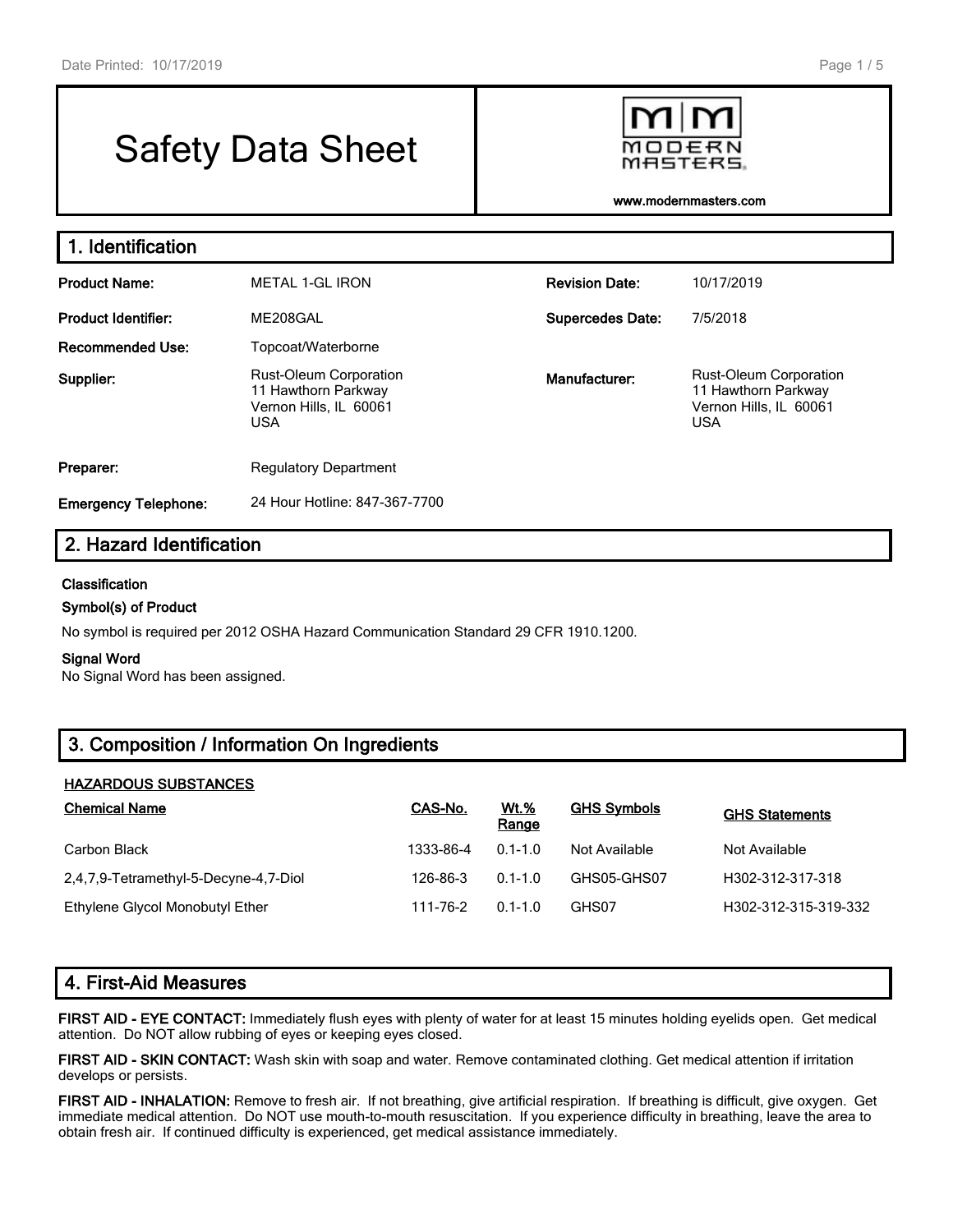**FIRST AID - INGESTION:** If swallowed, rinse mouth with water. If feeling unwell, get medical attention. Swallowing less than an ounce will not cause significant harm. For larger amounts, do not induce vomiting, but give one or two glasses of water to drink and get medical attention.

# **5. Fire-Fighting Measures**

**EXTINGUISHING MEDIA:** Alcohol Film Forming Foam, Carbon Dioxide, Dry Chemical, Dry Sand, Water Fog

**UNUSUAL FIRE AND EXPLOSION HAZARDS:** Keep containers tightly closed. FLASH POINT IS TESTED TO BE GREATER THAN 200 DEGREES F. No unusual fire or explosion hazards noted.

**SPECIAL FIREFIGHTING PROCEDURES:** Water may be used to cool closed containers to prevent buildup of steam. If water is used, fog nozzles are preferred.

**Special Fire and Explosion Hazard (Combustible Dust):** No Information

#### **6. Accidental Release Measures**

**STEPS TO BE TAKEN IF MATERIAL IS RELEASED OR SPILLED:** If spilled, contain spilled material and remove with inert absorbent. Dispose of contaminated absorbent, container, and unused contents in accordance with local, state, and federal regulations. Do not incinerate closed containers

# **7. Handling and Storage**

**HANDLING:** Wash thoroughly after handling. Wash hands before eating. Remove contaminated clothing and launder before reuse. Use only with adequate ventilation. Follow all SDS and label precautions even after container is emptied because it may retain product residues. Avoid breathing fumes, vapors, or mist. Avoid contact with eyes, skin and clothing.

**STORAGE:** Store in a dry, well ventilated place. Keep container tightly closed when not in use.

**Advice on Safe Handling of Combustible Dust:** No Information

# **8. Exposure Controls / Personal Protection**

| <b>Chemical Name</b>                         | CAS-No.   | Weight %<br>Less Than | <b>ACGIH TLV-</b><br><b>TWA</b> | <b>ACGIH TLV-</b><br><b>STEL</b> | <b>OSHA PEL-TWA</b> | <b>OSHA PEL-</b><br><b>CEILING</b> |
|----------------------------------------------|-----------|-----------------------|---------------------------------|----------------------------------|---------------------|------------------------------------|
| Carbon Black                                 | 1333-86-4 | 1.0                   | $3 \text{ mg/m}$                | N.E.                             | $3.5 \text{ mg/m}$  | N.E.                               |
| $2,4,7,9$ -Tetramethyl-5-<br>Decyne-4,7-Diol | 126-86-3  | 1.0                   | N.E.                            | N.E.                             | N.E.                | N.E.                               |
| Ethylene Glycol Monobutyl<br>Ether           | 111-76-2  | 1.0                   | 20 ppm                          | N.E.                             | 50 ppm              | N.E.                               |

#### **PERSONAL PROTECTION**

**ENGINEERING CONTROLS:** Use process enclosures, local exhaust ventilation, or other engineering controls to control airborne levels below recommended exposure limits. Prevent build-up of vapors by opening all doors and windows to achieve crossventilation.

**RESPIRATORY PROTECTION:** A respiratory protection program that meets OSHA 1910.134 and ANSI Z88.2 requirements must be followed whenever workplace conditions warrant a respirator's use.

**SKIN PROTECTION:** Use gloves to prevent prolonged skin contact. Nitrile or Neoprene gloves may afford adequate skin protection.

**EYE PROTECTION:** Use safety eyewear designed to protect against splash of liquids.

**OTHER PROTECTIVE EQUIPMENT:** Refer to safety supervisor or industrial hygienist for further guidance regarding types of personal protective equipment and their applications.

**HYGIENIC PRACTICES:** Wash thoroughly with soap and water before eating, drinking or smoking. Remove contaminated clothing immediately and launder before reuse.

**Engineering Measures for Combustible Dust:** No Information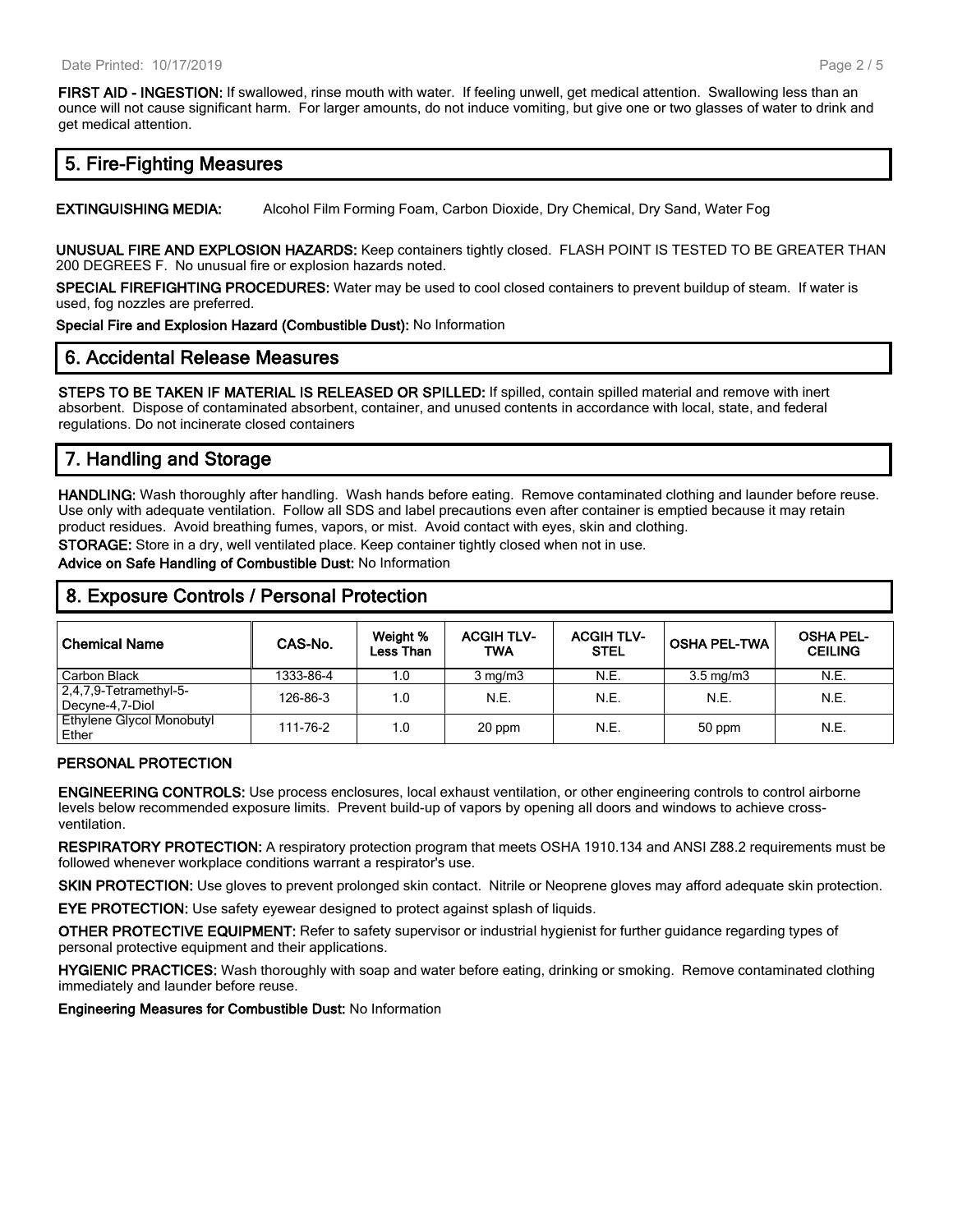# **9. Physical and Chemical Properties**

| Appearance:                 | Liguid                      | <b>Physical State:</b>            | Liguid       |
|-----------------------------|-----------------------------|-----------------------------------|--------------|
| Odor:                       | Mild                        | <b>Odor Threshold:</b>            | N.E.         |
| <b>Specific Gravity:</b>    | 1.727                       | pH:                               | N.A.         |
| Freeze Point, °C:           | N.D.                        | <b>Viscosity:</b>                 | N.D.         |
| <b>Solubility in Water:</b> | Miscible                    | Partition Coefficient, n-octanol/ |              |
| Decompostion Temp., °C:     | N.D.                        | water:                            | N.D.         |
| Boiling Range, °C:          | 100 - 2,861                 | <b>Explosive Limits, vol%:</b>    | $2.6 - 12.6$ |
| <b>Flammability:</b>        | Does not Support Combustion | Flash Point, °C:                  | 99           |
| <b>Evaporation Rate:</b>    | Slower than Ether           | Auto-ignition Temp., °C:          | N.D.         |
| <b>Vapor Density:</b>       | Heavier than Air            | Vapor Pressure:                   | N.D.         |

(See "Other information" Section for abbreviation legend)

# **10. Stability and Reactivity**

**CONDITIONS TO AVOID:** No Information

**INCOMPATIBILITY:** Incompatible with strong oxidizing agents, strong acids and strong alkalies.

**HAZARDOUS DECOMPOSITION:** When heated to decomposition, it emits acrid smoke and irritating fumes.

**HAZARDOUS POLYMERIZATION:** Will not occur under normal conditions.

**STABILITY:** This product is stable under normal storage conditions.

# **11. Toxicological Information**

**EFFECTS OF OVEREXPOSURE - EYE CONTACT:** Irritating, and may injure eye tissue if not removed promptly.

**EFFECTS OF OVEREXPOSURE - SKIN CONTACT:** Low hazard for usual industrial handling or commercial handling by trained personnel.

**EFFECTS OF OVEREXPOSURE - INHALATION:** High gas, vapor, mist or dust concentrations may be harmful if inhaled. Avoid breathing fumes, spray, vapors, or mist.

**EFFECTS OF OVEREXPOSURE - INGESTION:** Substance may be harmful if swallowed.

**EFFECTS OF OVEREXPOSURE - CHRONIC HAZARDS:** Contains carbon black. Chronic inflammation, lung fibrosis, and lung tumors have been observed in some rats experimentally exposed for long periods of time to excessive concentrations of carbon black and several insoluble fine dust particles. Tumors have not been observed in other animal species (i.e., mouse and hamster) under similar circumstances and study conditions. Epidemiological studies of North American workers show no evidence of clinically significant adverse health effects due to occupational exposure to carbon black.

Carbon black is listed as a Group 2B-"Possibly carcinogenic to humans" by IARC and is proposed to be listed as A4- "not classified as a human carcinogen" by the American Conference of Governmental Industrial Hygienists. Significant exposure is not anticipated during brush application or drying. Risk of overexposure depends on duration and level of exposure to dust from repeated sanding of surfaces or spray mist and the actual concentration of carbon black in the formula.

**PRIMARY ROUTE(S) OF ENTRY:** Eye Contact, Ingestion, Inhalation, Skin Absorption, Skin Contact

#### **ACUTE TOXICITY VALUES The acute effects of this product have not been tested. Data on individual components are tabulated below:**

| CAS-No.   | <b>Chemical Name</b>                  | Oral LD50        | Dermal LD50        | <b>Vapor LC50</b> |
|-----------|---------------------------------------|------------------|--------------------|-------------------|
| 1333-86-4 | Carbon Black                          | >15400 mg/kg Rat | N.E.               | N.E.              |
| 126-86-3  | 2,4,7,9-Tetramethyl-5-Decyne-4,7-Diol | >500 mg/kg Rat   | >1000 mg/kg Rabbit | N.E.              |
| 111-76-2  | Ethylene Glycol Monobutyl Ether       | 470 mg/kg Rat    | 1,060 mg/kg Rabbit | 11 mg/L           |

N.E. - Not Established

# **12. Ecological Information**

**ECOLOGICAL INFORMATION:** Product is a mixture of listed components.

# **13. Disposal Information**

**DISPOSAL INFORMATION:** Dispose of material in accordance to local, state, and federal regulations and ordinances.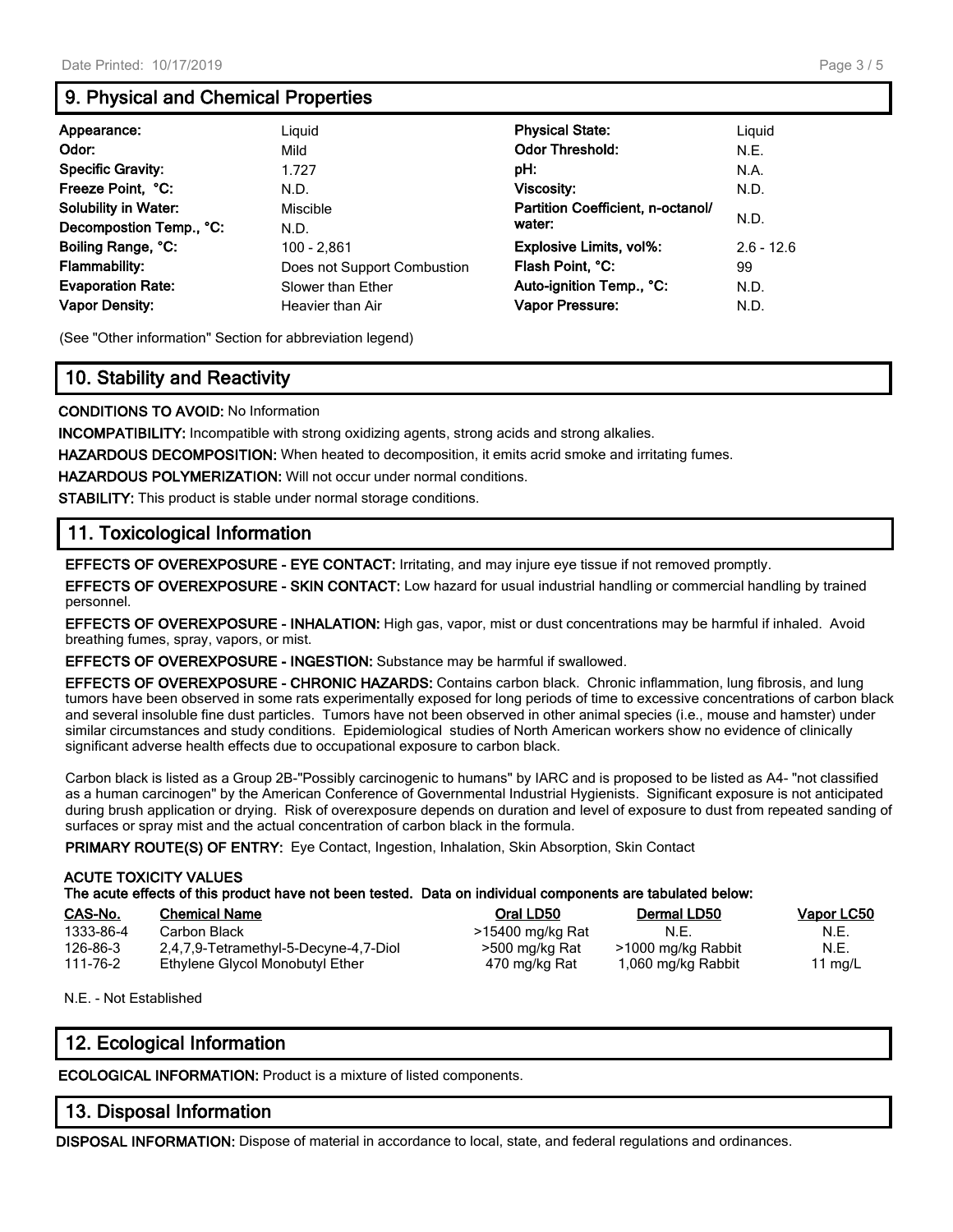# **14. Transport Information**

|                              | Domestic (USDOT) | <b>International (IMDG)</b> | Air (IATA)    | <b>TDG</b> (Canada) |
|------------------------------|------------------|-----------------------------|---------------|---------------------|
| <b>UN Number:</b>            | N.A.             | N.A.                        | N.A.          | N.A.                |
| <b>Proper Shipping Name:</b> | Not Regulated    | Not Regulated               | Not Regulated | Not Regulated       |
| <b>Hazard Class:</b>         | N.A.             | N.A.                        | N.A.          | N.A.                |
| <b>Packing Group:</b>        | N.A.             | N.A.                        | N.A.          | N.A.                |
| <b>Limited Quantity:</b>     | No.              | No                          | No.           | No                  |

# **15. Regulatory Information**

## **U.S. Federal Regulations:**

#### **CERCLA - SARA Hazard Category**

This product has been reviewed according to the EPA 'Hazard Categories' promulgated under Sections 311 and 312 of the Superfund Amendment and Reauthorization Act of 1986 (SARA Title III) and is considered, under applicable definitions, to meet the following categories:

#### None Known

#### **Sara Section 313:**

This product contains the following substances subject to the reporting requirements of Section 313 of Title III of the Superfund Amendment and Reauthorization Act of 1986 and 40 CFR part 372:

#### **Chemical Name CAS-No.**

Ethylene Glycol Monobutyl Ether 111-76-2

#### **Toxic Substances Control Act:**

This product contains the following chemical substances subject to the reporting requirements of TSCA 12(b) if exported from the United States:

No TSCA 12(b) components exist in this product.

# **U.S. State Regulations:**

#### **California Proposition 65:**

**WARNING:** Cancer and Reproductive Harm - www.P65Warnings.ca.gov.